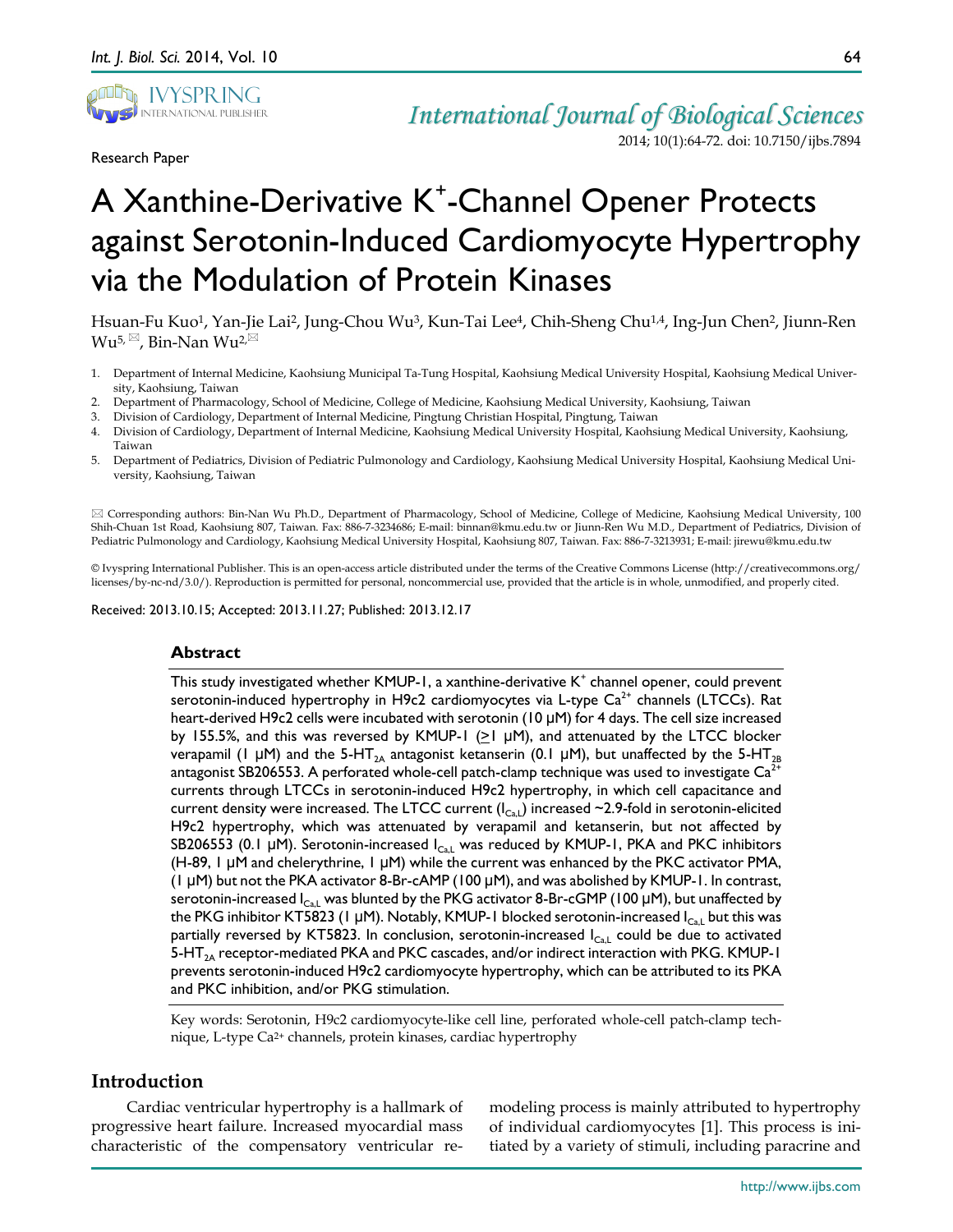endocrine factors such as catecholamines, angiotensin II, endothelin, growth factors and inflammatory cytokines [2]. Additionally, serotonin (5-hydroxytryptamine, 5-HT) is believed to play a role in the regulation of cardiac growth in pathological conditions. Previous reports showed higher blood 5-HT levels in heart failure patients, which may be due to either clearance defect or enhanced secretion [3, 4]. Moreover, chronic treatment of 5-HT in rodents causes cardiac hypertrophy as well [5, 6].

5-HT receptors are widely expressed in the cardiovascular system. In the heart, converging evidence shows that  $5-\text{HT}_{2A}$  receptor expression and function are greatly altered during cardiac remodeling, supporting its role in the development of cardiac hypertrophy and failure. In rodent models of heart failure, a novel ventricular inotropic responsiveness to 5-HT appears, which is mediated in part through the  $5-\text{HT}_{2A}$  receptor [7]. In addition, the  $5-\text{HT}_{2A}$  receptor is upregulated in human heart failure [7] and  $5-HT_{2A}$ receptor blockade reverses hypertrophy during pressure overload in a mouse model of increased 5-HT levels  $[8]$ . 5-HT<sub>2A</sub> receptors trigger a hypertrophic response by 5-HT stimulation, through the involvement of transient receptor potential canonical 1 (TRPC1) channels [9] and calcineurin/NFAT activation [1].

5-HT has even been shown to increase the magnitude of the L-type  $Ca^{2+}$  current (I $_{Ca,L}$ ) in human atrial myocytes via  $5-\text{HT}_4$  receptors [10], which may contribute to intracellular calcium overload and arrhythmic activity. The 5-HT4 receptor is functionally present in the human atrium but not in the ventricle [11]. The present study used the H9c2 cell line, initiated by Kimes and Brandt (1976), established from spontaneous beating embryonic rat cardiac ventricle. Kimes and Brandt addressed that the beating activity ceased after the third "selective serial passage" [12]. This H9c2 cell line has properties similar to neonatal and adult cardiomyocytes [13, 14]. After undergoing differentiation, these cells can functionally express L-type  $Ca^{2+}$  channels (LTCCs) and ATP-sensitive  $K^+$ channels [13, 15]. Until now, the possible mechanism of serotonin-increased  $I_{Ca,L}$  has never been well described in H9c2 cells. We designed this study to determine whether protein kinases (i.e. PKA, PKC and PKG) are involved in the cascade of serotonin-induced rat heart-derived H9c2 cell hypertrophy model, using functional and electrophysiological studies.

A xanthine-derivative KMUP-1 has been demonstrated to increase cyclic nucleotides and stimulate K+ channels, resulting in relaxation in aortic, corporeal cavernosa and tracheal smooth muscles [16-18], and to activate  $BK_{Ca}$  channels [19] and inhibit LTCCs [20] in rat basilar artery myocytes. KMUP-1 was found to inhibit monocrotaline-induced chronic pulmonary arterial hypertension via cGMPdependent inhibition of ROCK and modulation of K+ channels [21]. It also attenuates isoprenaline-induced cardiac hypertrophy through the NO/cGMP/PKG pathway [23]. We have proved that it might have value in the management of cerebral vasospasm after subarachnoid hemorrhage [24]. However, it is not known whether KMUP-1 can modulate the influx of Ca2+ through LTCCs in H9c2 cardiomyocytes. The main objectives of this study were to characterize the role of protein kinases in serotonin-induced H9c2 cell hypertrophy and to elucidate the mechanisms by which KMUP-1 prevents 5-HT-induced ventricular myocyte hypertrophy via LTCCs mediated signaling pathways.

# **Materials and methods**

## **Cell culture**

The H9c2 cardiomyocyte-like cell line (ATCC CLR-1446; Rockville, MD) derived from rat embryonic myoblasts is commonly used as an in vitro model of cardiomyocyte biology [12, 14] since it shows similar hypertrophic and apoptotic responses as those seen in primary adult and neonatal cardiomyocytes [25]. Cells were plated onto collagen-coated culture dishes and cultured in Dulbecco's modified Eagle's medium (DMEM) supplemented with 10% fetal bovine serum (FBS) in a humidified atmosphere of  $5\%$  CO<sub>2</sub> and  $95\%$ air at 37oC. Cells were used under the 20th passage.

#### **Serotonin-induced cell hypertrophy**

H9c2 cells were performed under serum-free medium (DMEM with 0.1% FBS) and plated onto 6-cm dishes and stimulated with serotonin  $(1, 10 \mu M)$ for 4 days to measure their changes in cell surface area. Cell images were viewed with a digital camera fixed to a microscope (Nikon). The H9c2 cell surface area was analyzed for at least 30 cells per condition using the public ImageJ 1.47 software. To understand the mechanism of serotonin-induced H9c2 hypertrophy, the cells were exposed to the LTCC blocker verapamil (1  $\mu$ M), the 5-HT<sub>2A</sub> antagonist ketanserin (0.1 μM) and the 5-HT<sub>2B</sub> antagonist SB206553 (0.1 μM) for 4 days. KMUP-1 was also applied in this experiment to observe its preventive effects on serotonin-induced H9c2 hypertrophy.

#### **Patch-clamp electrophysiology**

To measure the  $I_{Ca}$  through L-type  $Ca<sup>2+</sup>$  channels [20, 26], perforated whole-cell patch-clamp electrophysiology was used in rat heart-derived H9c2 cells. In brief, H9c2 cells treated with or without serotonin were detached with 0.25% trypsin-0.02% EDTA solu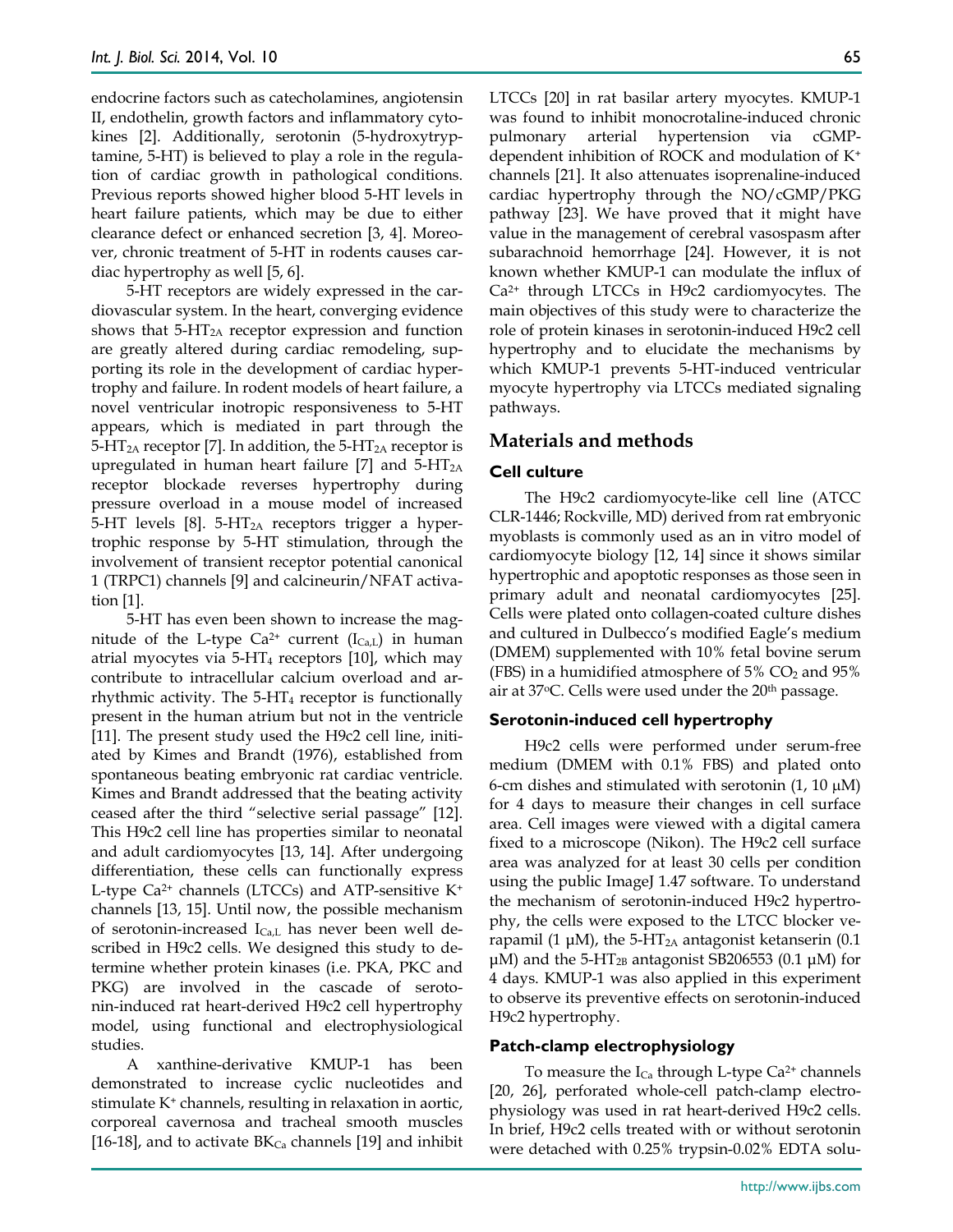tion, the supernatant removed by centrifugation, and the pellets resuspended in 1 ml of bath solution containing (in mM): 135 tetraethylammonium (TEA)-Cl, 1.8 CaCl<sub>2</sub>, 2 MgCl<sub>2</sub>, 10 glucose, and 10 HEPES, (pH 7.4, Tris) using a fire polished glass pipette. The cells were put in a recording dish and then perfused with a bath solution. To minimize outward potassium currents,  $Cs<sup>+</sup>$  rather than  $K<sup>+</sup>$  was used in the pipette solution. A recording electrode was pulled from borosilicate glass (resistance:  $3-5 \text{ M}\Omega$ ), and the pipette was coated with sticky wax close to the tip to reduce capacitance and backfilled with pipette solution containing (in mM) 140 CsCl, 1 EGTA, 1  $MgCl<sub>2</sub>$ , 5  $Na<sub>2</sub>ATP$ , and 5 HEPES (pH 7.2, Tris). Nystatin  $(300 \mu g/ml)$  was included in the pipette solution for the perforated patch-clamp recordings. Serotonin-treated cells were clamped at -80 mV and depolarized to 0 mV for 300 ms to evoke whole-cell I<sub>Ca</sub>. Voltage clamped cells were equilibrated for 15 min prior to experimentation. Membrane currents were recorded on the MultiClamp 700B amplifier (Molecular Devices Corporation, Sunnyvale, CA), filtered at 1 kHz using a low-pass Bessel filter, digitized at 5 kHz and stored on a computer for subsequent analysis with Clampfit 10.2. A 1 M NaCl–agar salt bridge between the bath and the Ag–AgCl reference electrode was used to minimize offset potentials. All electrical recordings were performed at room temperature. Following equilibration, serotonin-increased  $I_{Ca}$  was monitored in the presence and absence of KMUP-1 (0.1, 1, 10  $\mu$ M). To ascertain whether PKA, PKC or PKG signaling was involved in the KMUP-1-inhibited  $I_{Ca}$  in serotonin (10  $\mu$ M)-treated H9c2 cells, the activators and inhibitors of PKA (8-Br-cAMP, 100  $\mu$ M and H89, 1  $\mu$ M), PKC (phorbol 12-myristate 13-acetate (PMA), 100 μM and chelerythrine, 1 μM) and PKG (8-Br-cGMP and 100 μM, KT5823, 1  $\mu$ M) were added in perfusate for this purpose.

#### **Chemicals**

Buffer reagents, chelerythrine, H-89, PMA, serotonin, TEA-Cl and verapamil were obtained from Sigma Aldrich Chemical Co. (St. Louis, MO). 8-Br-cAMP, 8-Br-cGMP, KT5823, ketanserin and SB206553 were obtained from Tocris Bioscience (Bristol, UK). All drugs and reagents were dissolved in distilled water unless otherwise noted. Chelerythrine, KT5823 and PMA were dissolved in DMSO at 10 mM. Serial dilutions were made in phosphate buffer solution with a final solvent concentration  $< 0.01\%$ .

#### **Data analysis and statistics**

Data were expressed as means  $\pm$  SE; n indicates the number of cells. A repeated measure ANOVA was used to compare values at a given voltage. When appropriate, a Tukey–Kramer pairwise comparison was used for post hoc analysis. p values  $\leq 0.05$  were considered statistically significant.

## **Results**

### **Effects on serotonin-induced H9c2 cells hypertrophy**

Exposure of H9c2 cardiomyocytes to serotonin (1, 10 μM) caused time-dependent increases in cell surface area, an indicator of cell hypertrophy, and produced a marked hypertrophic response at day 4 (Fig. 1). Serotonin-induced H9c2 cell hypertrophy was significantly reversed by co-incubation with KMUP-1 (1-10 μM). Under the same situation, the LTCC blocker verapamil (1  $\mu$ M) and the 5-HT<sub>2A</sub> antagonist ketanserin (0.1 μM) also significantly attenuated the hypertrophic responses induced by serotonin, but not the 5-HT<sub>2B</sub> antagonist SB206553 (0.1  $\mu$ M) (Fig. 2).



**Figure 1. Effects of serotonin elicited H9c2 cardiomyocytes hypertrophy.** H9c2 cells were cultured in serum-free medium and treated with 1 or 10 µM serotonin for 1-4 days. The cell surface areas (>30 cells) were analyzed in each condition using ImageJ 1.47 software. Data are means ± SE, n=6. \* *P*<0.05, \*\**P*<0.01 compared with control.



**Figure 2. KMUP-1 prevented serotonin-induced H9c2 cardiomyocyte hypertrophy.** H9c2 cells were cultured in serum-free medium and treated with 10  $\mu$ M serotonin, 10  $\mu$ M serotonin+0.1-10  $\mu$ M KMUP-1, 10 µM serotonin+1 µM verapamil, 10 µM serotonin+0.1 μM ketanserin or10 µM serotonin+0.1 μM SB206553 for 4 days. The cell surface areas  $( \geq 30 \text{ cells})$  were analyzed in each condition using ImageJ 1.47 software. Data are means ± SE, n=6. \*\* *P*<0.01 compared with control. \*\* *P*<0.01 compared with serotonin group.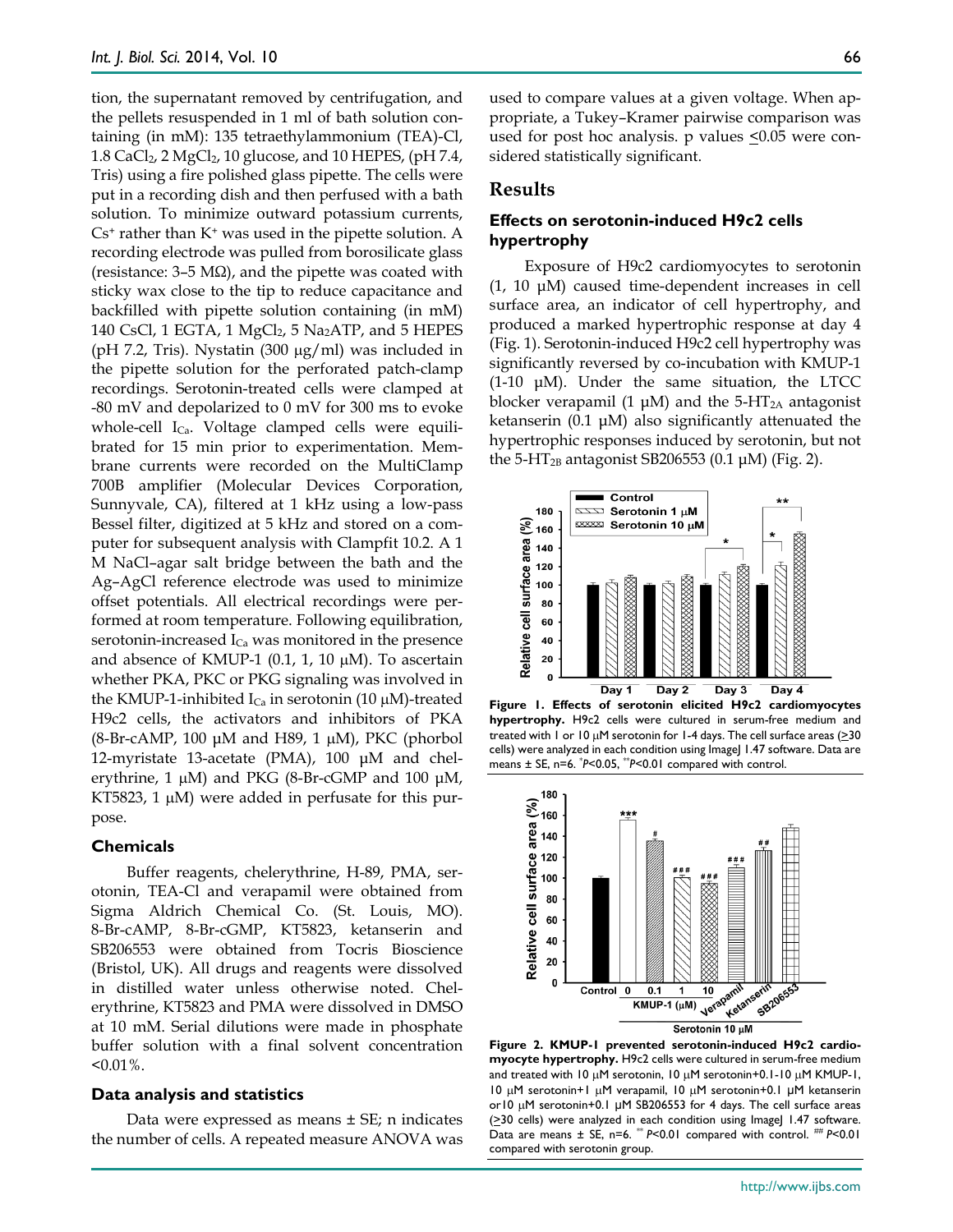#### **Cell capacitance and current density in serotonin-induced hypertrophic cells**

The cell capacitance in serotonin-induced H9c2 cell hypertrophy (81.6 $\pm$ 3.3 pF, n $\geq$ 30) was larger than that of the control cells (serotonin-free; 65.0±3.8 pF, n>30, p<0.05, Fig. 3A). Data also showed significant increases in LTCC current density in hypertrophic H9c2 cells  $(2.1\pm0.3 \text{ pA/pF}, n \ge 30)$  compared to the control cells (0.7±0.1 pA/pF, n≥30, p<0.001, Fig. 3B).

#### **Effects on ICa,L in serotonin-induced hypertrophic cells**

Perforated patch-clamp was used to study the effect of  $I_{Ca,L}$  increases in serotonin (10  $\mu$ M)-induced H9c2 cell hypertrophy. Depolarizing single pulse (0 mV for 300 ms) was applied from a hold potential of -80 mV to record the inward  $I_{Ca,L}$  current. Serotonin induced significant H9c2 cell hypertrophy and enhanced the  $I_{Ca,L} \sim 2.9$ -fold control at day 4. The increased  $I_{Ca,L}$  of hypertrophic H9c2 cells was inhibited by co-incubation with KMUP-1 (0.1-10 μM) in a dose-dependent manner. This current was also inhibited by co-treatment with verapamil  $(1 \mu M, \sim 60\%)$  or ketanserin (0.1  $\mu$ M, ~40%), but unaffected by SB206553 (0.1 μM) in hypertrophic H9c2 cells (Fig. 4).

#### **Increased ICa,L involved PKC activation in serotonin-induced hypertrophic cells**

To determine whether PKC plays a role in serotonin-increased  $I_{Ca,L}$ , the PKC activator PMA and inhibitor chelerythrine were used in this experiment. The possible mechanisms of KMUP-1 protection against serotonin-increased  $I_{Ca,L}$  were also examined. We monitored the  $I_{Ca,L}$  of serotonin (10  $\mu$ M)-induced H9c2 hypertrophic cells in the presence of 1 μM chelerythrine, 1 μM KMUP-1, 1 μM PMA or 1 μM PMA plus 1 μM KMUP-1 for 4 days. As shown in Fig. 5, the  $(A)$ 

PKC inhibitor chelerythrine abolished the increased  $I_{Ca,L}$  and the PKC activator PMA significantly enhanced this current in hypertrophic H9c2 cells. Enhanced  $I_{Ca,L}$  from serotonin plus PMA was also abolished by KMUP-1 co-incubation.

## **Increased ICa,L involved PKA activation in serotonin-induced hypertrophic cells**

To ascertain the role of PKA in serotonin-increased ICa,L and KMUP-1's effects on this current, the PKA activator 8-Br-cAMP and inhibitor H-89 were used. We monitored the  $I_{Ca,L}$  of serotonin (10 μM)-induced H9c2 hypertrophic cells in the presence of 1 μM H-89, 1 μM KMUP-1, 100 μM 8-Br-cAMP or 100 μM 8-Br-cAMP plus 1 μM KMUP-1 for 4 days. The PKA inhibitor H-89 alone inhibited the control current ~25%. The PKA activator 8-Br-cAMP combined with serotonin did not further enhance the  $I_{Ca,L}$  current, and this effect was abolished by KMUP-1. Serotonin-increased  $I_{Ca,L}$  was attenuated by H-89 or KMUP-1 (Fig. 6).

### **Increased ICa,L involved PKG inhibition in serotonin-induced hypertrophic cells**

To determine whether PKG is involved in serotonin-increased  $I_{Ca,L}$  and KMUP-1's effects on this current, the PKG activator 8-Br-cGMP and inhibitor KT5823 were used. We monitored the  $I_{Ca, L}$  of serotonin (10 μM)-induced H9c2 hypertrophic cells in the presence of 100 μM 8-Br-cGMP, 1 μM KT5823, 1 μM KMUP-1 or 1 μM KT5823 plus 1 μM KMUP-1 for 4 days. The PKG activator 8-Br-cGMP attenuated the  $I_{Ca,L}$  in hypertrophic H9c2 and control cells, but the PKG inhibitor KT5823 showed no significant effects in both cells. KMUP-1 inhibited serotonin-increased  $I_{Ca,L}$ which was partly reversed by KT5823 (Fig. 7).



 $(B)$ 

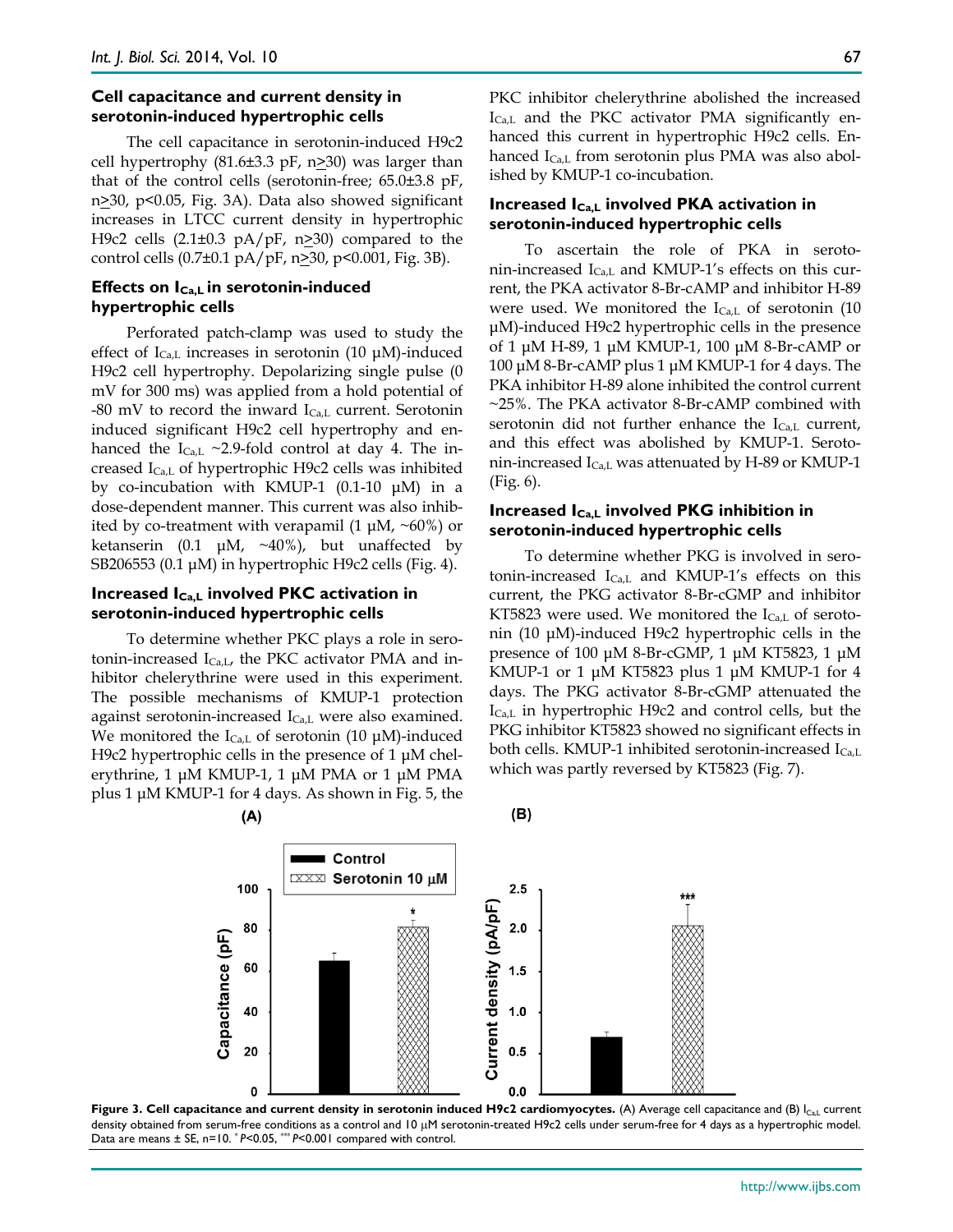**Figure 4. Effects of KMUP-1, verapamil, ketanserin and SB206553 on**  serotonin-increased I<sub>Ca,L</sub> in hyper**trophic H9c2 cells.** (A) Representative recordings of  $I_{Ca,L}$  evoked by test pulse to 0 mV from a holding potential of -80 mV in H9c2 cells. Cells were treated with 10 µM serotonin, 10 µM serotonin+0.1-10 µM KMUP-1, 10 µM serotonin+1 µM verapamil, 10 µM serotonin+0.1 μM ketanserin or10 µM serotonin+0.1 μM SB206553 for 4 days. (B) Bar graph showing the relative  $I_{Ca,L}$ averaged from the recordings of trace (A). Data are means ± SE, n=6. \*\*\* *P*<0.001 compared with control. # *P*<0.05, ## *P*<0.01, ### *P*<0.001 compared with serotonin group.





**Figure 5. Effects of KMUP-1 on serotonin-increased ICa,L via the PKC pathway in hypertrophic H9c2 cells.** (A) Representative recordings of  $I_{\text{Cal}}$ evoked by test pulse to 0 mV from a holding potential of -80 mV in H9c2 cells. Cells were treated with  $10 \mu$ M serotonin, 1 µM chelerythrine, 10 µM serotonin+1 µM chelerythrine, 10 µM serotonin+1 µM KMUP-1, 10 µM serotonin+1 µM PMA or 10 µM serotonin+1 µM PMA+1 µM KMUP-1 for 4 days. (B) Bar graph showing the relative  $I_{Ca,L}$  averaged from the recordings of trace  $(A)$ . Data are means  $\pm$  SE, n=8. \*\* *P*<0.01, \*\*\* *P* <0.001 compared with control. ###*P<*0.001 compared with the serotonin group. ✝*P* <0.001 compared with the serotonin+PMA group.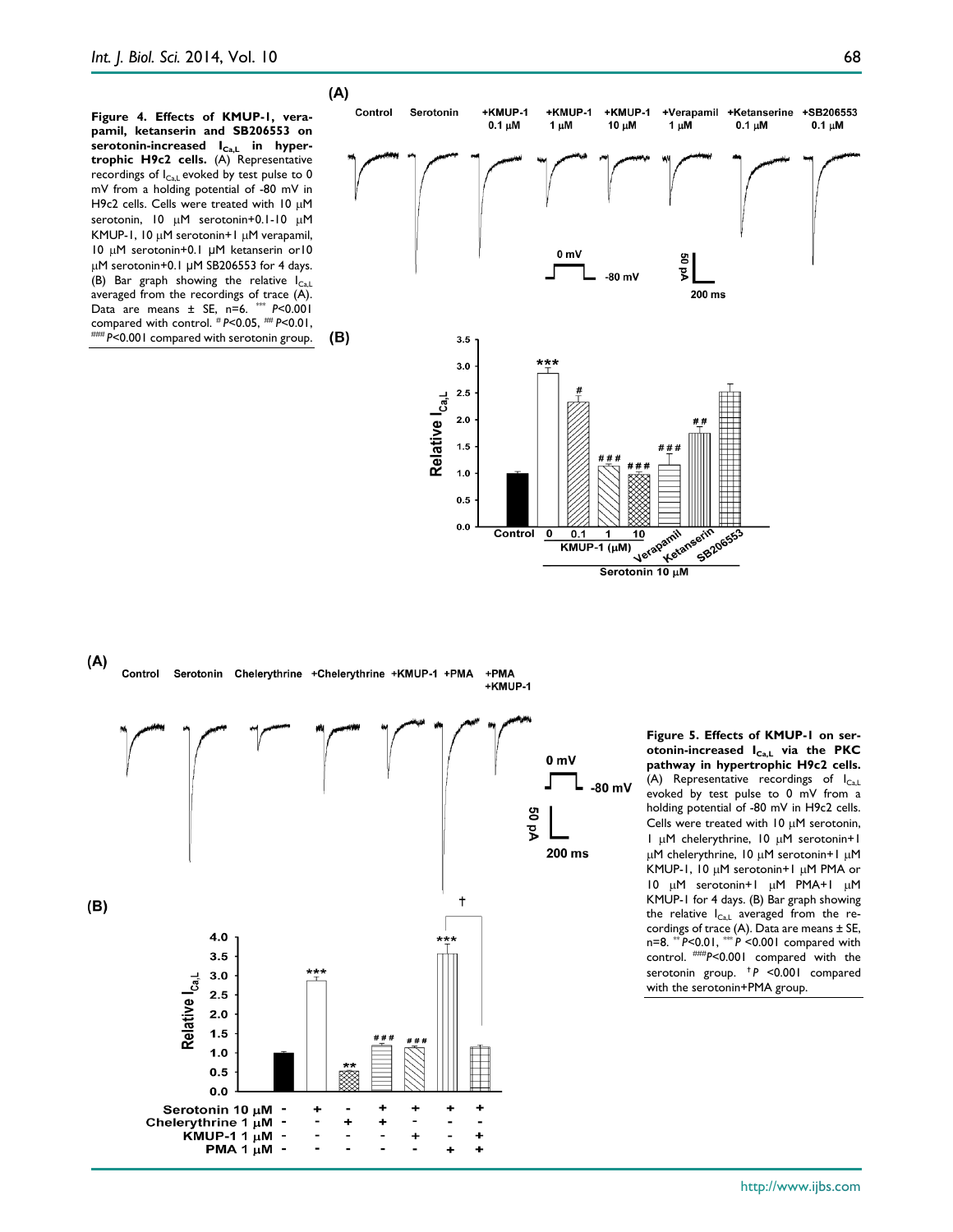**Figure 6. Effects of KMUP-1 on Serotonin-increased ICa,L via the PKA pathway in hypertrophic H9c2 cells.** (A) Representative recordings of  $I_{CAL}$  evoked by test pulse to 0 mV from a holding potential of -80 mV in H9c2 cells. Cells were treated with 10 µM serotonin, 1 µM H-89, 10 µM serotonin+ 1 µM H-89, 10 µM serotonin+1 µM KMUP-1, 10 µM serotonin+100 µM 8-Br-cAMP or 10 µM serotonin+100 µM 8-Br-cAMP+1 µM KMUP-1 for 4 days. B) Bar graph showing the relative  $I_{\text{Ca},L}$  averaged from the recordings of trace (A). Data are means  $\pm$  SE, n=8,  $\degree$  P < 0.05,  $\degree$  P < 0.001 (A). Data are means  $\pm$  SE, n=8. \* *P* < 0.05, compared with control. ## *P* <0.01, ### *P* <0.001 compared with the serotonin group. ✝*P* <0.001 compared with the serotonin+8-Br-cAMP group.



÷,  $\overline{a}$ Ĭ. ÷ H-89 1  $\mu$ M KMUP-1 1  $\mu$ M  $\overline{a}$  $\overline{a}$ l,  $\ddot{}$ 8-Br-cAMP 100  $\mu$ M l,

#### $(A)$

Control Serotonin 8-Br-cGMP KT5823 +8-Br-cGMP +KT5823 +KMUP-1 +KMUP-1 +KT5823



**Figure 7. Effects of KMUP-1 on Serotonin-increased ICa,L via the PKG pathway in hypertrophic H9c2 cells.** A) Representative recordings of  $I_{Ca,L}$  evoked by test pulse to 0 mV from a holding potential of -80 mV in H9c2 cells. Cells were treated with 10 µM serotonin, 100 µM 8-Br-cGMP, 1 µM KT5823, 10 µM serotonin+100 µM 8-Br-cGMP, 10 µM serotonin+1 µM KT5823, 10 µM serotonin+1 µM KMUP-1 or 10 µM serotonin +1 µM KMUP-1+1 µM KT5823 for 4 days. B) Bar graph showing the relative  $I_{\text{Cal}}$ averaged from the recordings of trace (A). Data are means ± SE, n=8. \* *P*<0.05, \*\*\* *P* <0.001 compared with control. # *P* <0.05, ### *P* <0.001 compared with the serotonin group. <sup>†</sup>*P*<br><0.005 compared with the seroto-<0.005 compared with the serotonin+KMUP-1 group.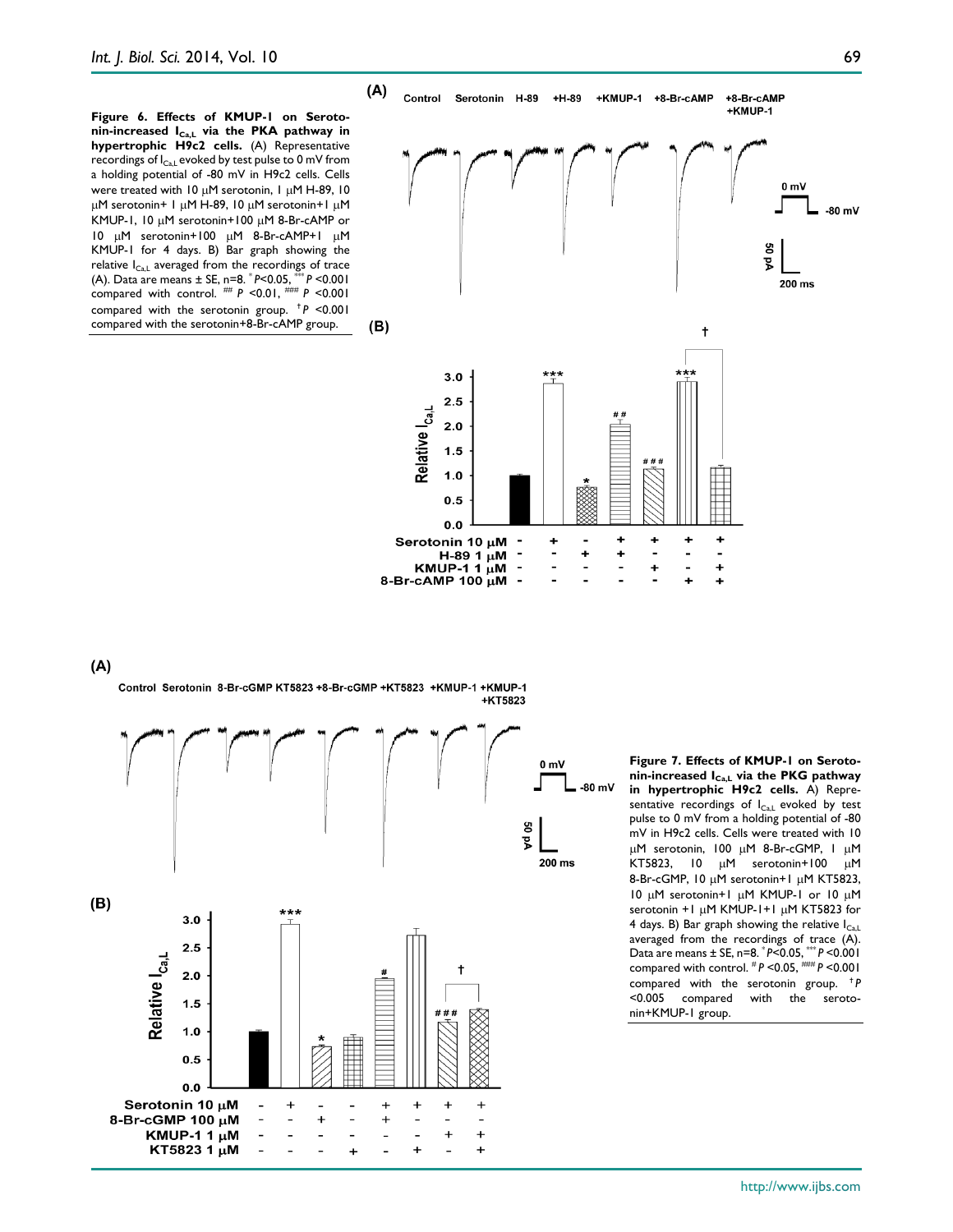#### **Discussion**

This study is the first to use patch-clamp electrophysiology to investigate the role of PKA, PKC and PKG in serotonin-induced H9c2 cardiomyocyte hypertrophy and to examine the protective mechanisms of KMUP-1 against cardiomyocyte hypertrophy. Serotonin induced H9c2 cell hypertrophy, which increased cell size and  $I_{Ca, L}$ , was reversed by the K<sup>+</sup> channel opener KMUP-1, attenuated by the LTCC blocker verapamil and the  $5-\text{HT}_{2A}$  antagonist ketanserin, but unaffected by the  $5-HT_{2B}$  antagonist SB206553. We also found that serotonin-increased  $I_{Ca,L}$ was reduced by the PKA or PKC inhibitor and the PKG activator, and was enhanced by the PKC activator but not affected by the PKG inhibitor. Interestingly, while KMUP-1 blunted serotonin-increased  $I_{Ca,L}$ , this was partly reversed by the PKG inhibitor. In light of our results, we suggest that serotonin increases  $I_{Ca,L}$ mainly by activating the  $5-\text{HT}_{2A}$  receptor-mediated PKA and PKC cascades, and partly by interacting with PKG. KMUP-1 prevents serotonin-induced H9c2 cardiomyocyte hypertrophy primarily by PKA and PKC inhibition and/or PKG stimulation.

Previous reports have demonstrated that H9c2 cell membranes expressed cardiac and skeletal types of LTCCs. The difference between the Ca2+ current of cardiac and skeletal muscle is related to different mechanisms of depolarization-contraction coupling [14, 27]. Hescheler et al. (1991) also pointed out that H9c2 cells show morphological characteristics similar to immature embryonic cardiomyocytes but preserve several elements of the electrical and hormonal signal pathway found in adult cardiac cells. This cell line may be useful as a model for cardiomyocytes in terms of transmembrane signal transduction. To understand H9c2 cardiomyocyte hypertrophy, cardiac  $I_{Ca,L}$  was our target in this study. Therefore, we suggest that serotonin-induced hypertrophy in H9c2 cells provides advantages to understand the progression of pathogenic myocardial hypertrophy in humans.

A previous report showed that  $5-\text{HT}_{2A}$  receptors mediate the receptor-dependent hypertrophic activity of serotonin in cardiac cells. The role of these receptors in cardiac hypertrophy has been supported by various results in vivo. In a mouse model of increased plasma serotonin,  $5-HT_{2A}$  but not  $5-HT_{2B}$  receptors were involved in pressure overload hypertrophy [8]. Other studies also showed that  $5$ -HT<sub>2A</sub> receptors mediated positive inotropic response in ventricular myocytes and were overexpressed in different models of cardiac hypertrophy, along with human heart failure [7, 28]. Additionally,  $5-\text{HT}_{2A}$  receptor blockade reverses hypertrophy during pressure overload and reduces left ventricular hypertrophy  $[8, 29]$ . 5-HT<sub>2B</sub> receptors have also been implicated in ventricular

hypertrophy. It has been shown that  $5-\text{HT}_{2B}$  receptors on cardiac fibroblasts mediate the release of IL-6 and indirectly induce cardiomyocyte hypertrophy [30]. In this study, serotonin-increased cell size and  $I_{Ca,L}$  were not affected by the pharmacological (SB206553) blockade of  $5-\text{HT}_{2B}$  function, which suggested that 5-HT2B receptors could not have an important role in H9c2-mediated hypertrophy.

In the present study we extend previous in vivo findings that KMUP-1 was observed to prevent isoprenaline-induced cardiac hypertrophy via activation of NO/cGMP/PKG and inhibition ERK1/2/calcineurin A signaling cascades [23]. Increased cGMP production prevents cardiac hypertrophy has not been entirely elucidated but it probably involves PKG. PKG inhibits LTCCs thus reducing Ca2+ influx and blocking calcineurin-mediated activation of nuclear factor of activated T cell (NFAT), a transcription factor that is obligatory for hypertrophy [23, 31]. This study not only assessed the role of PKG but also PKA and PKC in 5-HT-induced H9c2 cardiomyocyte hypertrophy. Data obtained from patch-clamp recordings, we suggest that PKC plays a major role whereas PKA or PKG plays a relatively minor role in 5-HT-induced H9c2 hypertrophy. This work attempted to explain the connection of 5-HT receptors and intracellular protein kinases in H9c2 hypertrophy induced by serotonin. Another possible hypertrophic mechanism for 5-HT transporter (SERT) needs to be investigated further [1, 32].

To our knowledge, this report is the first to describe the relationship between serotonin-increased  $I_{Ca,L}$  and the transduction pathway of protein kinases in hypertrophic H9c2 cells using patch-clamp recordings. The novel finding of this report is that serotonin increased the  $I_{Ca,L}$  currents, a marker of cell hypertrophy, which was attenuated by PKA and PKC inhibitors (H-89 and chelerythrine) and enhanced by the PKC activator PMA. Serotonin-mediated  $I_{Ca,L}$  effects were also reduced by the PKG activator 8-Br-cGMP, but unaffected by the PKG inhibitor KT5823. Thus, we suggest that serotonin-induced H9c2 hypertrophy can be directly attributed to  $5-HT_{2A}$ receptor-mediated PKA and PKC pathways, indirectly interacting with PKG. The K+-channel opener KMUP-1 reversed or blunted serotonin-mediated cell hypertrophy and  $I_{Ca,L}$  currents, and therefore its mechanism of action could be due to the modulation of these intracellular cascades of protein kinases (Fig. 8). Previously, we have demonstrated that KMUP-1 inhibits Ca2+ entry via voltage-dependent LTCCs in rat basilar arteries, which is attributed to its modulation of the PKC pathway [20]. In this study, the single concentration of protein kinase inhibitors/activators and receptor antagonists used are considered for their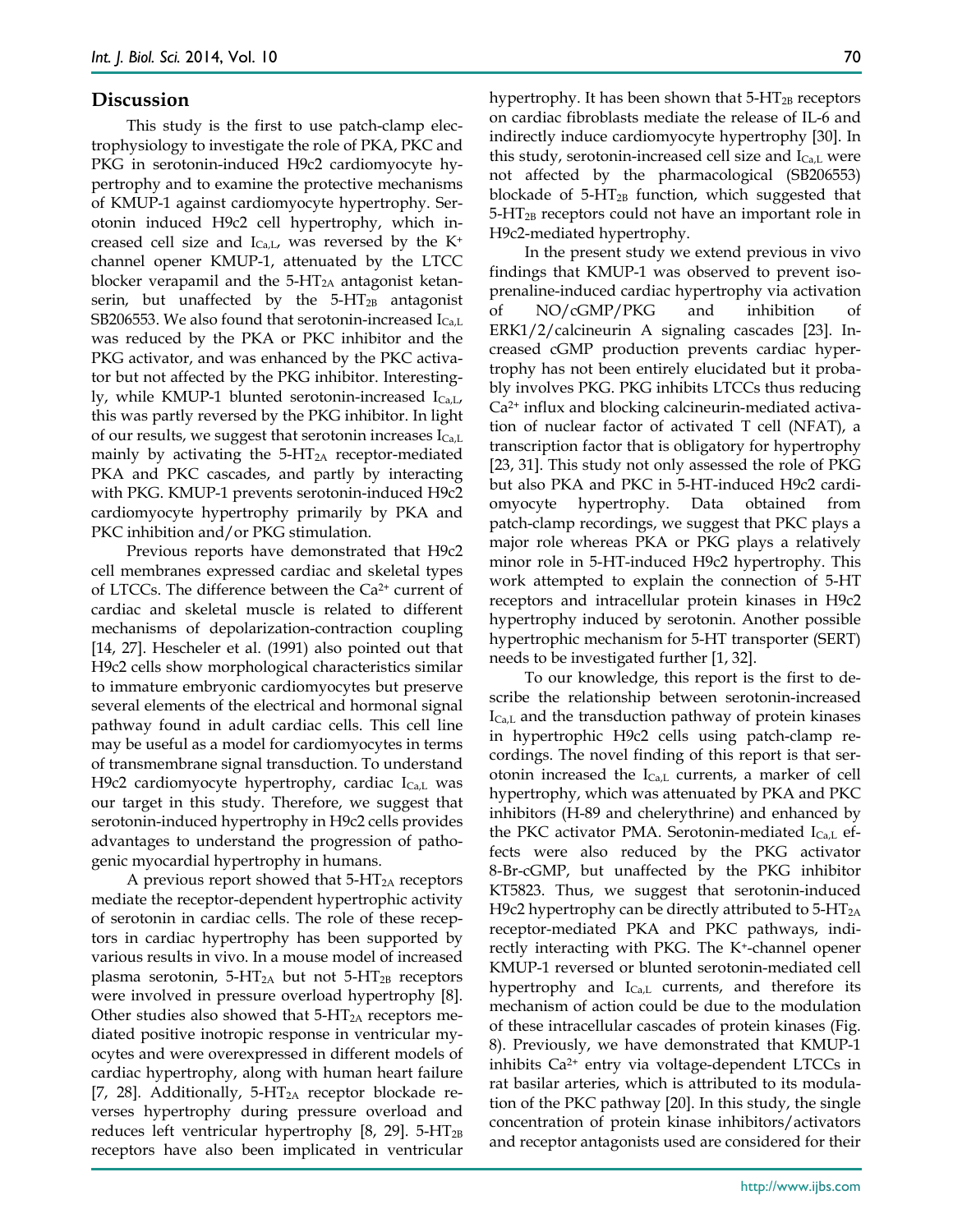selectivity and specificity [33].

In summary, this study presents evidence that PKA and PKC play a key role in regulating serotonin-mediated cell hypertrophy and  $I_{Ca,L}$  changes via activation of  $5-HT_{2A}$  receptors in H9c2 cardiomyocytes. This investigation is also the first to use patch-clamp electrophysiology to study KMUP-1 prevention of serotonin-induced cardiomyocyte hypertrophy by blocking PKA- and PKC-mediated Ca2+ influx through LTCCs, and by stimulating PKG-inhibited  $Ca^{2+}$  influx. Finally, we suggest that KMUP-1 could be of value in controlling cardiac hypertrophy due to serotonin overstimulation under pathophysiologic conditions.

#### Serotonin-induced H9c2 hypertrophy



**Figure 8. Proposed mechanisms of KMUP-1 modulation of serotonin-induced hypertrophic H9c2 cardiomyocytes involving the protein kinase cascade.** Serotonin-induced H9c2 cell hypertrophy was reversed by the K<sup>+</sup> channel opener KMUP-1, attenuated by the LTCC blocker verapamil and the  $5-HT<sub>2A</sub>$  antagonist ketanserin, but unaffected by the 5-HT<sub>2B</sub> antagonist SB206553. Collectively, serotonin-increased  $I_{Ca,L}$ could be mainly due to activated  $5-HT_{2A}$  receptor-mediated PKA and PKC cascades, and partly attributed to interaction with PKG. Accordingly, KMUP-1 blocks serotonin-induced H9c2 hypertrophy, which can be attributed to its PKA and PKC inhibition or PKG stimulation.

# **Acknowledgements**

We thank Ms Li-Mei An and MSc I-Hsin Liu for their excellent technical assistance and Dr. Susan Olmstead-Wang at Johns Hopkins University for her editorial assistance with the manuscript. This study was supported by grants NSC 101-2320-B-037- 032-MY3 and NSC 101-2632-B-037-001-MY2 from the National Science Council, Taiwan, and PS100023 from Pingtung Christian Hospital, Pingtung, Taiwan.

#### **Competing Interests**

The authors have declared that no competing interest exists.

## **References**

- 1. Villeneuve C, Caudrillier A, Ordener C, Pizzinat N, Parini A, Mialet-Perez J. Dose-dependent activation of distinct hypertrophic pathways by serotonin in cardiac cells. American journal of physiology Heart and circulatory physiology. 2009; 297: H821-8.
- Barry SP, Davidson SM, Townsend PA. Molecular regulation of cardiac hypertrophy. Int J Biochem Cell Biol. 2008; 40: 2023-39.
- 3. Chandra M, Gupta V, Johri AK, Misra R, Kumar A, Gujrati V, et al. Serotonergic mechanisms in heart failure. Indian Heart J. 1994; 46: 153-6.
- 4. Nigmatullina RR, Kirillova VV, Jourjikiya RK, Mukhamedyarov MA, Kudrin VS, Klodt PM, et al. Disrupted serotonergic and sympathoadrenal systems in patients with chronic heart failure may serve as new therapeutic targets and novel biomarkers to assess severity, progression and response to treatment. Cardiology. 2009; 113: 277-86.
- 5. Gustafsson BI, Tommeras K, Nordrum I, Loennechen JP, Brunsvik A, Solligard E, et al. Long-term serotonin administration induces heart valve disease in rats. Circulation. 2005; 111: 1517-22.
- 6. Keys JR, Greene EA, Koch WJ, Eckhart AD. Gq-coupled receptor agonists mediate cardiac hypertrophy via the vasculature. Hypertension. 2002; 40: 660-6.
- 7. Brattelid T, Qvigstad E, Birkeland JA, Swift F, Bekkevold SV, Krobert KA, et al. Serotonin responsiveness through 5-HT2A and 5-HT4 receptors is differentially regulated in hypertrophic and failing rat cardiac ventricle. J Mol Cell Cardiol. 2007; 43: 767-79.
- 8. Lairez O, Calise D, Bianchi P, Ordener C, Spreux-Varoquaux O, Guilbeau-Frugier C, et al. Genetic deletion of MAO-A promotes serotonin-dependent ventricular hypertrophy by pressure overload. J Mol Cell Cardiol. 2009; 46: 587-95.
- 9. Vindis C, D'Angelo R, Mucher E, Negre-Salvayre A, Parini A, Mialet-Perez J. Essential role of TRPC1 channels in cardiomyoblasts hypertrophy mediated by 5-HT2A serotonin receptors. Biochem Biophys Res Commun. 2010; 391: 979-83.
- 10. Jahnel U, Nawrath H, Rupp J, Ochi R. L-type calcium channel activity in human atrial myocytes as influenced by 5-HT. Naunyn Schmiedebergs Arch Pharmacol. 1993; 348: 396-402.
- 11. Pau D, Workman AJ, Kane KA, Rankin AC. Electrophysiological effects of 5-hydroxytryptamine on isolated human atrial myocytes, and the influence of chronic beta-adrenoceptor blockade. Br J Pharmacol. 2003; 140: 1434-41.
- 12. Kimes BW, Brandt BL. Properties of a clonal muscle cell line from rat heart. Experimental cell research. 1976; 98: 367-81.
- 13. Menard C, Pupier S, Mornet D, Kitzmann M, Nargeot J, Lory P. Modulation of L-type calcium channel expression during retinoic acid-induced differentiation of H9C2 cardiac cells. J Biol Chem. 1999; 274: 29063-70.
- 14. Hescheler J, Meyer R, Plant S, Krautwurst D, Rosenthal W, Schultz G. Morphological, biochemical, and electrophysiological characterization of a clonal cell (H9c2) line from rat heart. Circulation research. 1991; 69: 1476-86.
- 15. Ranki HJ, Budas GR, Crawford RM, Davies AM, Jovanovic A. 17Beta-estradiol regulates expression of KATP channels in heart-derived H9c2 cells. J Am Coll Cardiol. 2002; 40: 367-74.
- 16. Wu BN, Lin RJ, Lo YC, Shen KP, Wang CC, Lin YT, et al. KMUP-1, a xanthine derivative, induces relaxation of guinea-pig isolated trachea: the role of the epithelium, cyclic nucleotides and K+ channels. Br J Pharmacol. 2004; 142: 1105-14.
- 17. Wu BN, Lin RJ, Lin CY, Shen KP, Chiang LC, Chen IJ. A xanthine-based KMUP-1 with cyclic GMP enhancing and K+ channels opening activities in rat aortic smooth muscle. Br J Pharmacol. 2001; 134: 265-74.
- 18. Lin RJ, Wu BN, Lo YC, Shen KP, Lin YT, Huang CH, et al. KMUP-1 relaxes rabbit corpus cavernosum smooth muscle in vitro and in vivo: involvement of cyclic GMP and K+ channels. Br J Pharmacol. 2002; 135: 1159-66.
- 19. Wu BN, Tu HF, Welsh DG, Chen IJ. KMUP-1 activates BK<sub>Ca</sub> channels in basilar artery myocytes via cyclic nucleotide-dependent protein kinases. Br J Pharmacol. 2005; 146: 862-71.
- 20. Chen JY, Jiang MC, Chu LW, Hsieh SL, Chen IJ, Wu BN. KMUP-1 inhibits L-type Ca<sup>2+</sup> channels involved the protein kinase C in rat basilar artery myocytes. Kaohsiung J Med Sci. 2011; 27: 538-43..
- 21. Dai ZK, Cheng YJ, Chung HH, Wu JR, Chen IJ, Wu BN. KMUP-1 ameliorates monocrotaline-induced pulmonary arterial hypertension through the modulation of Ca2+ sensitization and K+-channel. Life Sci. 2010; 86: 747-55.
- 22. Chung HH, Dai ZK, Wu BN, Yeh JL, Chai CY, Chu KS, et al. The xanthine derivative KMUP-1 inhibits models of pulmonary artery hypertension via increased NO and cGMP-dependent inhibition of RhoA/Rho kinase. Br J Pharmacol. 2010; 160: 971-86.
- 23. Yeh JL, Hsu JH, Wu PJ, Liou SF, Liu CP, Chen IJ, et al. KMUP-1 attenuates isoprenaline-induced cardiac hypertrophy in rats through NO/cGMP/PKG and ERK1/2/calcineurin A pathways. Br J Pharmacol. 2010; 159: 1151-60.
- 24. Chen JY, Cheng KI, Tsai YL, Hong YR, Howng SL, Kwan AL, et al. Potassium-channel openers KMUP-1 and pinacidil prevent subarachnoid